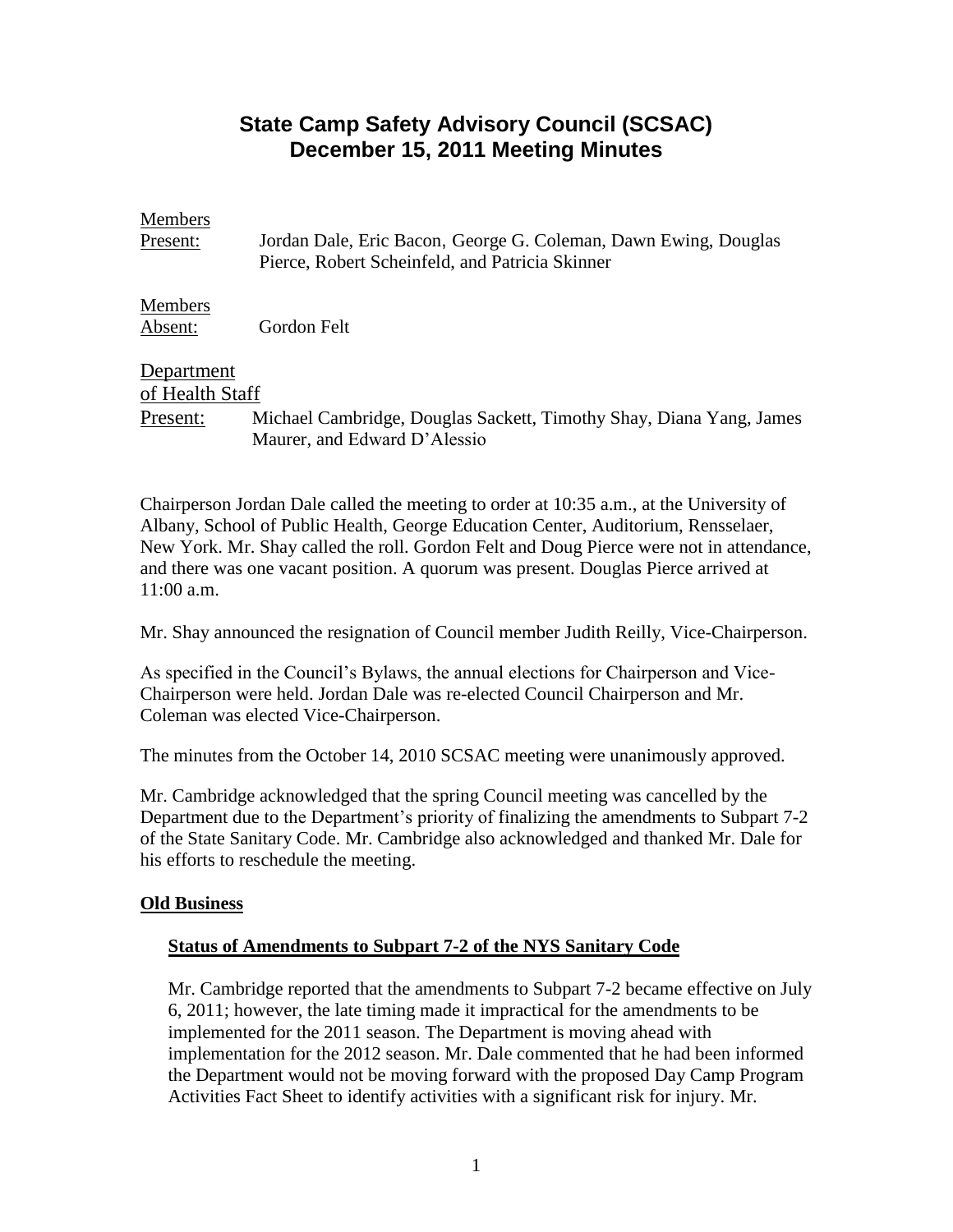Cambridge confirmed that the Department decided not to utilize the Fact Sheet because of difficulties with appropriately categorizing activities that have varying ways of being conducted at camps and the need to continuously update the activities list. Instead the Department will be directing local health departments (LHDs) to use the definition of Nonpassive Recreational Activities with Significant Risk of Injury in the regulation to determine if programs should be regulated as a camp. The Council expressed concern for consistent implementation of the definition between LHDs. Mr. Cambridge stated that the Department plans to provide guidance to LHDs and would share it with the Council.

The Council members stated that the recent amendments were a large undertaking with challenges, thanked the Department for working hard on it, and hoped that the recommendations from the Council's committee to categorize activities with significant risk for injury would be part of the decision making by the Department when determining what activities qualified a program as a camp. Mr. Coleman asked that when a decision is to be made for an activity the Department "err on the side of being conservative."

As a result of not being able to answer questions posed to him last spring about the implementation of the proposed amendments, Mr. Bacon stated that he hopes the Department will have better communication with the Council in the future. Mr. Cambridge stated that the Department will work to improve communication.

Mr. Dale inquired as to the next steps for making Epi-Pens a requirement at camps. He stated that the Council had previously discussed the issue and recommended the Department add the requirement to the proposed amendments. The Department decided not to include the recommendation in the amendments at that time because it would have delayed implementation. Department staff responded that, in order for the recommendation to be included in future code amendments, the economic impact and need for the change must be assessed. The Council asked if in the interim the Department could make a recommendation for camps to participate in an Epi-Pen program in existing guidance documents. Department staff responded that they would look into it and asked the Council if they would reach out to their constituents to determine the economic impact of requiring Epi-Pens.

#### **Bed Separation Requirements**

Mr. Shay presented information about bed spacing requirements of Subpart 7-2 which are intended to help prevent the transmission of disease spread by droplets. The discussion included minimum separation distances for various configuration for single and bunk beds. It was noted that the minimum separation distance between the heads of beds has been a long standing requirement in Subpart 7-2 and, although there is no infection control literature specific to camps, the separation distance has been supported by the Department's communicable disease staff and in literature for military for barracks. Mr. Dale asked the Department to consider whether it may be possible that when children cough, droplets that spread disease are not transported as far as when grown soldiers cough, and if so, whether data on children's coughs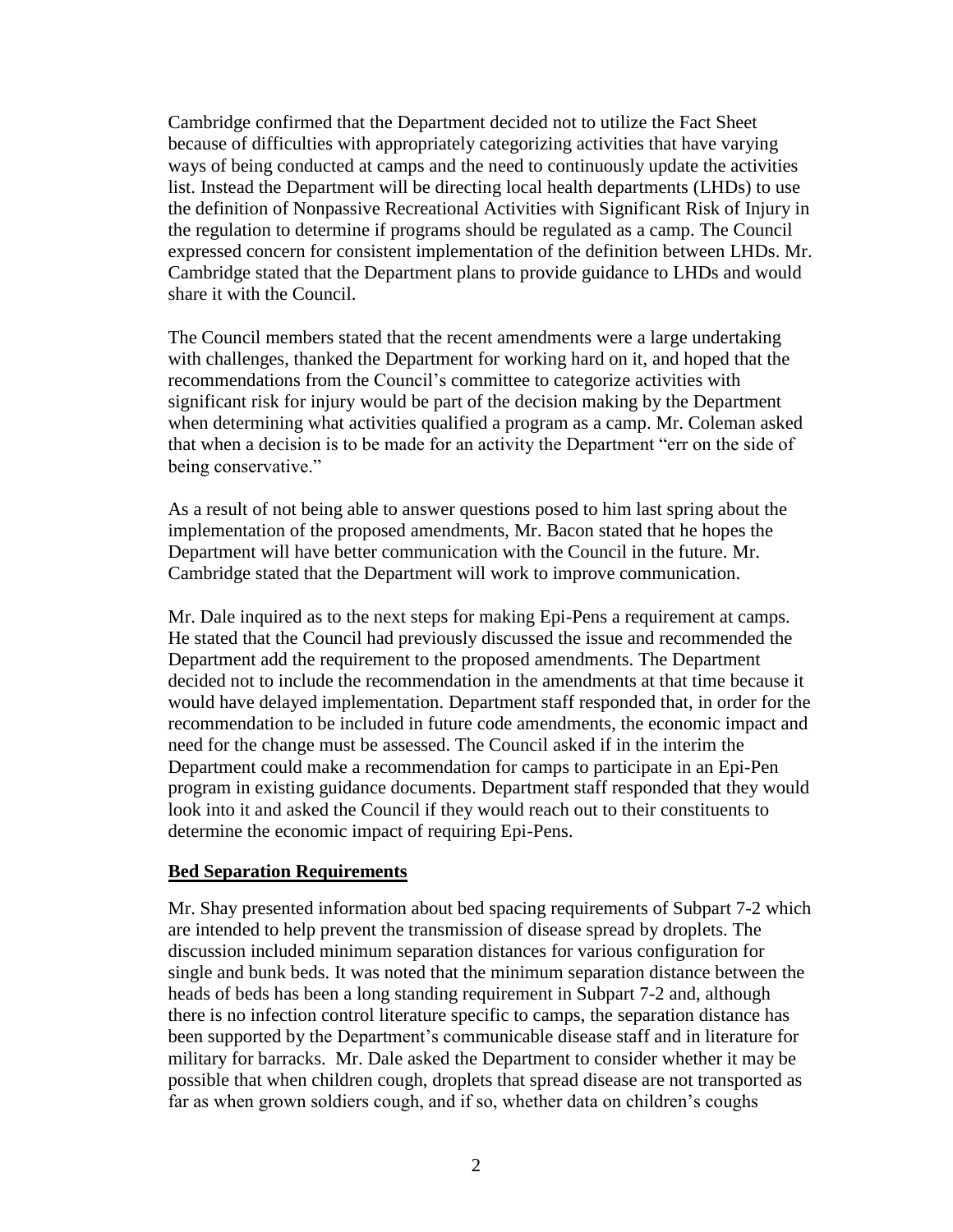should be reviewed to determine whether 6 feet is the appropriate distance. Mr. Dale also asked if the Department could check whether any evidence exists that disease has actually been spread at camp as a result of campers sleeping closer than 6 feet apart, or even if there have been any significant outbreaks of illnesses that are spread by droplets and therefore could have resulted from proximity of sleeping campers. Mr. Shay responded that during past outbreak investigations at children's camps bed separation distances data has not been collected. He noted that the Department's outbreak investigation tool has been updated to collect bed spacing information for future analysis.

## **Bed Bugs Guidance**

As a follow-up from the last meeting, Mr. Shay reported that guidance regarding the prevention and control of bed bugs has been posted on the Department's website. The guidance highlights an integrated pest management approach for controlling bed bugs, and the need for pesticides to be applied by a certified pesticide applicator.

## **Amusement Device Update**

Although not on the agenda, Mr. Shay updated the Council on the issue of regulatory oversight of amusement devices at children's camps. The Department of Labor (DOL) has drafted legislation that would exempt specific amusement devices at children's camps from the need to obtain a permit from DOL. The Department is reviewing the draft language and will be providing comments to the DOL. The Department had planned on surveying camps to determine how many have activities that would meet DOL definition of an amusement device, but did not get it done.

#### **New Business**

## **Preliminary Overview of the 2011 Camp Season**

Mr. Shay gave an overview of the major incidents of the 2011 camp season. The Bureau is currently working to process and categorize the incident data and will summarize the data in charts, graphs and a narrative report similar to previous years. During the 2011 season there was 1 camp staff related fatality, associated with a drowning during a non-camp activity. Mr. Sackett stated that the Department welcomes any input on how the injury/illness data is presented or additional analysis of the data that would be beneficial.

#### **Hot Water Temperature Requirements**

Mr. Shay discussed the inconstancy between the hot water temperature requirements in Subpart 7-2 and the Uniform Code. He stated that the next code revision to Subpart 7-2 would include amendments to make it consistent with the Uniform Code's requirement for a minimum hot water temperature of 110 degrees Fahrenheit. In the interim, guidance will be distributed to LHDs advising of the discrepancy and that the Uniform Code Standard should be applied at camps.